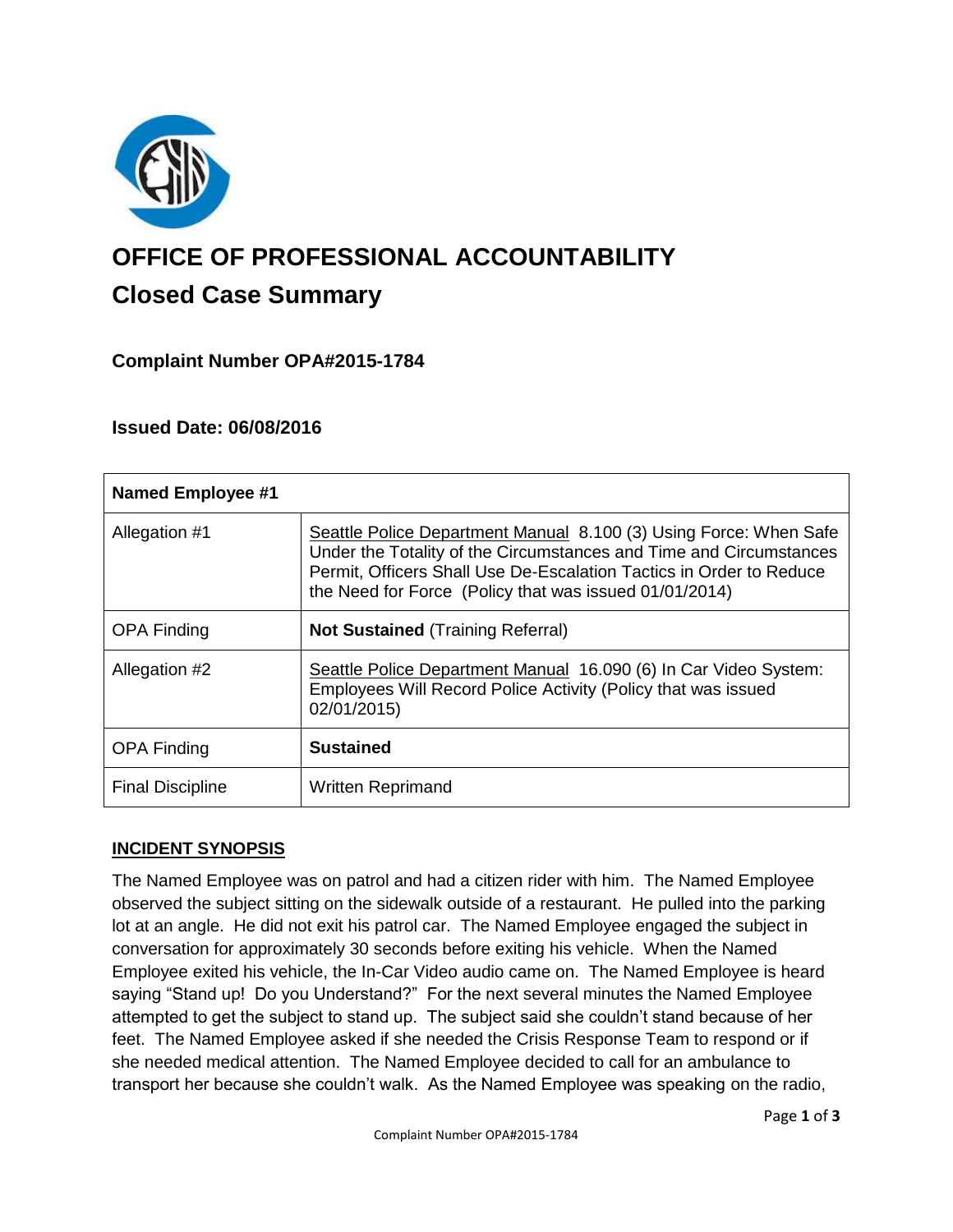the subject suddenly got up and struck the Named Employee in the chest. The Named Employee took control of the subject, placed her on the ground and placed her under arrest.

#### **COMPLAINT**

The complainant, the Force Review Unit, alleged that the Named Employee failed to adequately de-escalate, and may have escalated, a contact with a subject regarding a "Sit an Lie" violation and which resulted in the necessity to use force when the subject assaulted the officer. OPA discovered that the Named Employee did not activate his microphone before making contact with the subject.

#### **INVESTIGATION**

The OPA investigation included the following actions:

- 1. Review of the complaint memo
- 2. Review of the In-Car Video (ICV)
- 3. Search for and review of all relevant records and other evidence
- 4. Interview of witnesses
- 5. Interview of SPD employees

#### **ANALYSIS AND CONCLUSION**

The OPA investigation found no evidence to suggest the Named Employee did anything to escalate the interaction. The Named Employee tried a variety of words to use in order to convince the female subject to stand up. The Force Review Board noted, when they reviewed the incident, the Named Employee did not follow trained tactics such as "Contact and Cover" which might have reduced the chance the subject would assault the Named Employee. The Named Employee also could have moved slightly away from the subject, thus using distance to reduce his exposure to an assault by her. Based on the OPA investigation, the OPA Director found this did not rise to the level of a violation of the policy regarding de-escalation.

The Named Employee was sitting in his car when he first made contact with the female subject who was sitting on the sidewalk. He spoke with her through the open car window and told her to stand up because the law did not allow her to sit there during certain hours. This conversation lasted no more than 50 seconds, perhaps as little as 30 seconds (based on the ICV and witness statements). It was not long. Once the Named Employee determined the subject was not going to obey him immediately, he got out of the police car and stood in front of her. It was at that point the Named Employee activated his In-Car Video (ICV) and audio recording began. The ICV system automatically included the previous minute of video (but no audio) so the Named Employee's subject can be seen sitting next to a tree and the Named Employee's car is seen parking nearby. The Named Employee indicated in his OPA interview that he did not activate his ICV when he first made verbal contact with the subject through the